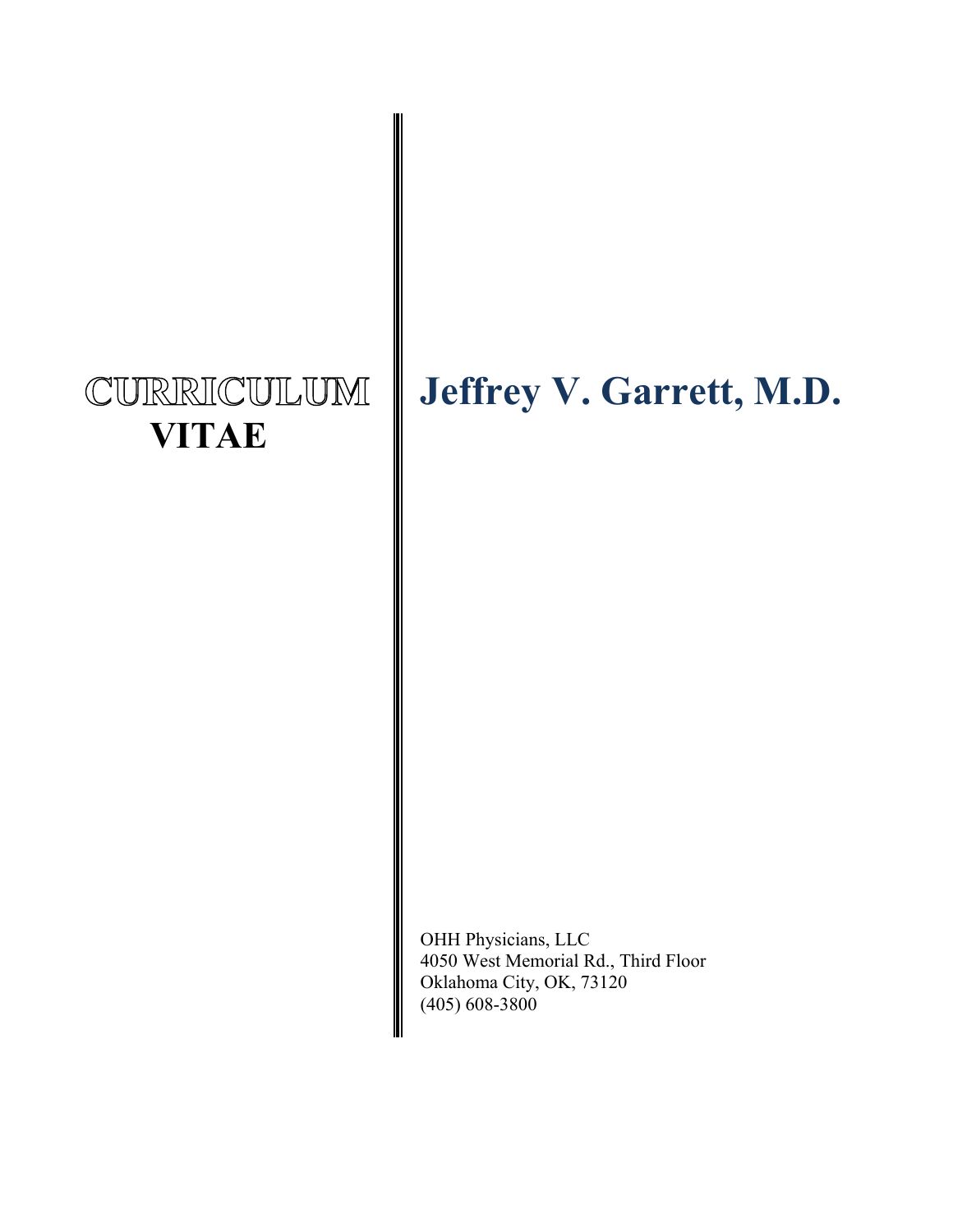## **PERSONAL DATA:**

Date of Birth: January 12, 1969

Place of Birth: Oklahoma City, Oklahoma USA

## **EDUCATION**

Pre-Medical University of Oklahoma Norman, OK U.S.A 08/01/1987 - 05/31/1991

Pre-Medical University of Tulsa Tulsa, OK U.S.A 08/01/1993 - 05/06/1995

Medical Training University of Oklahoma College of Medicine Oklahoma City, OK USA 08/26/1996 - 05/21/2000

## **POSTGRADUATE EDUCATION**

Residency General Surgery 07/01/2000 - 06/30/2005 Vanderbilt University Medical Center Nashville, TN U.S.A

Fellowship Cardiothoracic Surgery 07/01/2005 - 06/30/2008 University of Cincinnati Cincinnati, OH U.S.A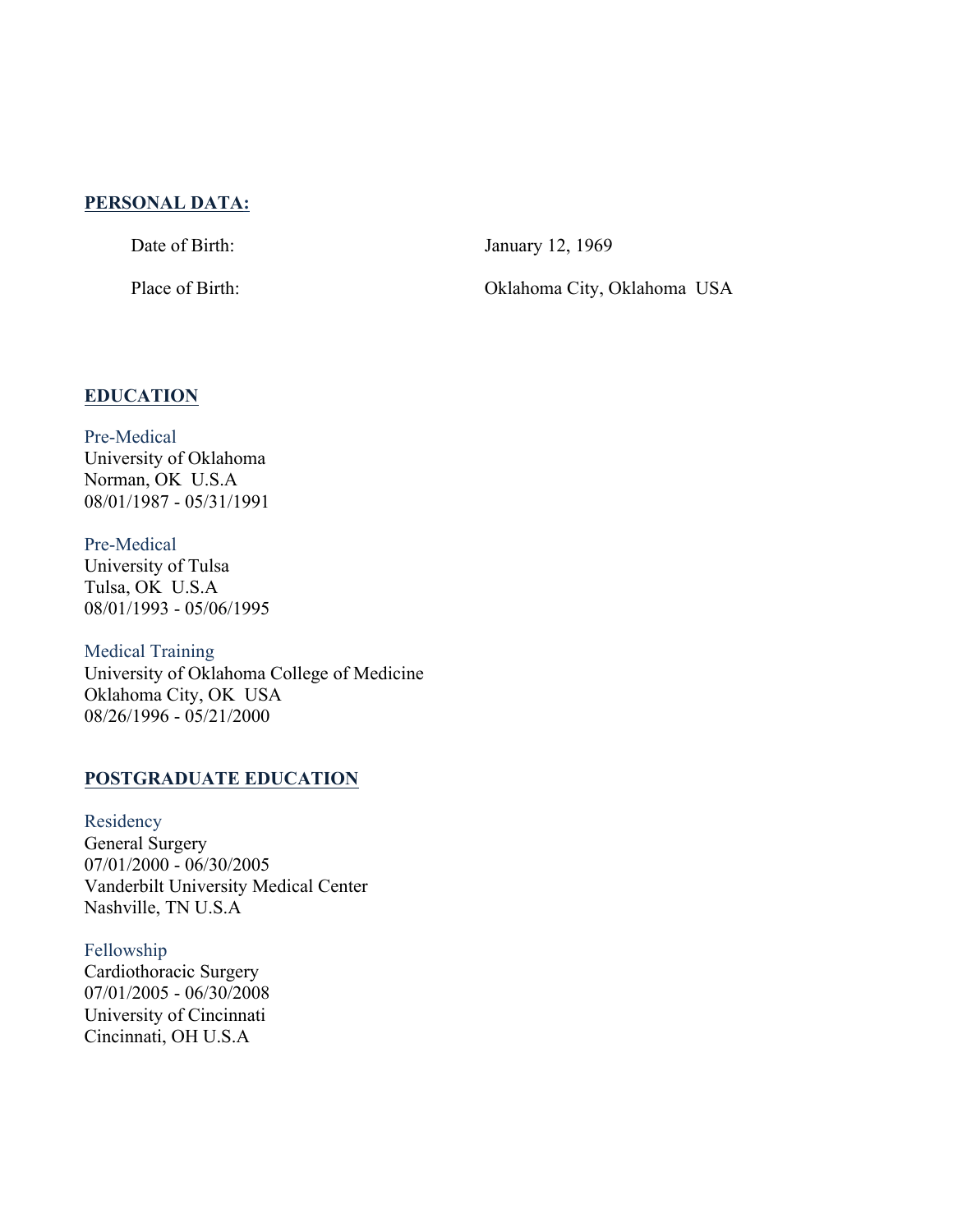## **BOARD CERTIFICATIONS**

General Surgery American Board of Surgery

Thoracic and Cardiac Surgery American Board of Thoracic Surgery

## **LICENSURE**

Oklahoma *Issue Date* 06/01/2008

## **HOSPITAL AFFILIATIONS**

Mercy Hospital Oklahoma City Oklahoma Heart Hospital Oklahoma Heart Hospital-South Southwestern Medical Center

## **PROFESSIONAL MEMBERSHIPS**

Cardiothoracic Surgery Network Society of Thoracic Surgeons

## **PROFESSIONAL REFERENCES**

R. Mark Bodenhamer, M.D. 4050 W. Memorial Rd, 3rd Floor Oklahoma City, OK 73120 (405)608-3800

James Cheatham, M.D. 4050 W. Memorial Rd, 3rd Floor Oklahoma City, OK 73120 (405)608-3800

Jim Melton, D.O. 3250 Quail Springs Parkway Oklahoma City, OK 73134 (405) 701-9880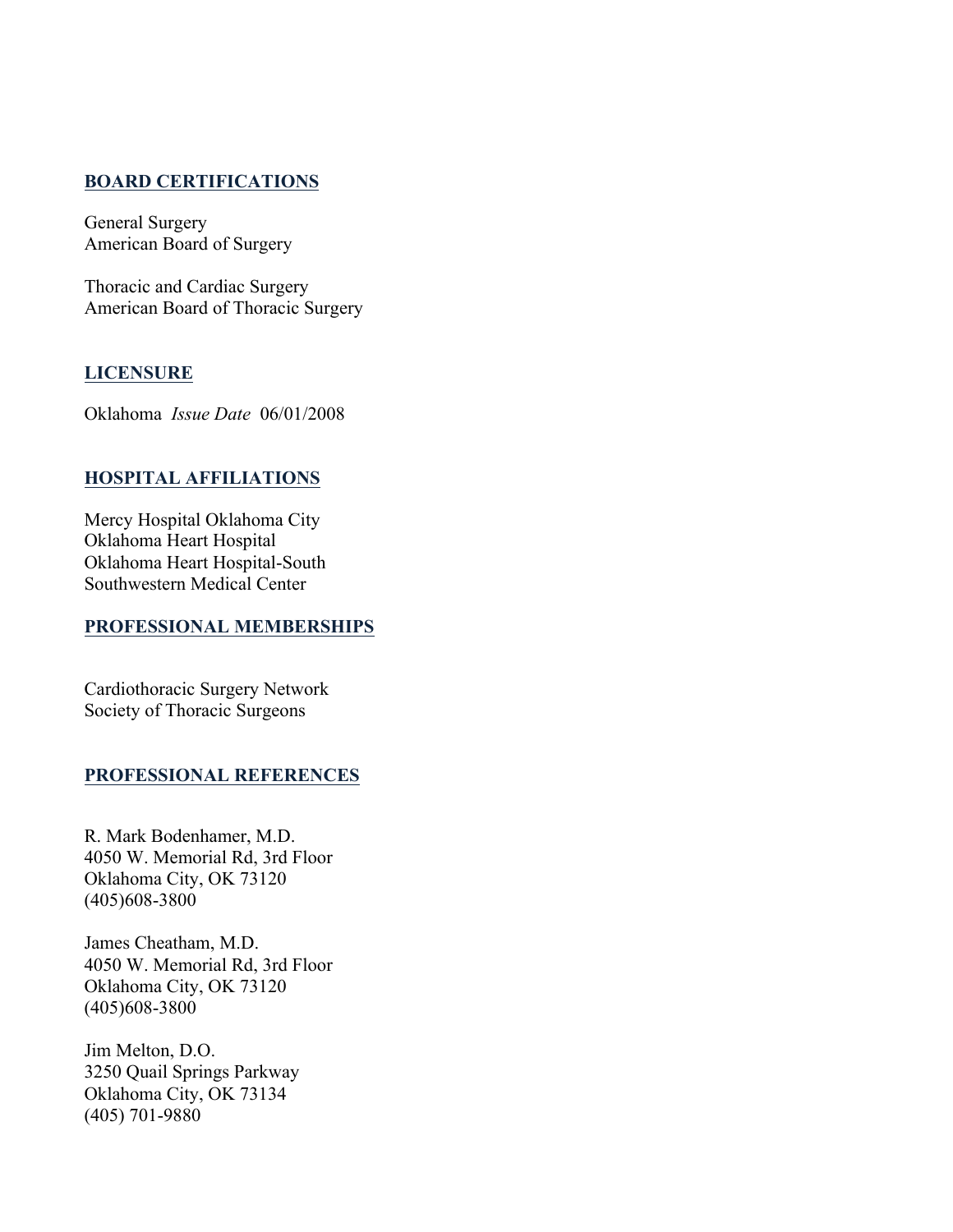## **PROFESSIONAL EXPERIENCE**

7/1/2008 - Present Physician, Surgeon Oklahoma Heart Hospital Physicians Oklahoma City, Oklahoma

## **PUBLICATIONS**

Tsuyoshi Taketani, Randall K. Wolf, and Jeffrey V. Garrett. Partial Cardiac Denervation and Sinus Node Modification for Inappropriate Sinus Tachycardia. *Annals of Thoracic Surgery* 2007; 84: 652-654.

Garrett, J, Reed, A, et al. Staged repair of acute type A aortic dissection and abdominal aortic aneurysm. *Annals of Thoracic Surgery*. Submitted for publication 2006.

Garrett JV and Naslund TC. Diagnosis and treatment of pulmonary embolism. In: Mastery of Vascular and Endovascular Surgery. Eds. Zelenock G, Messina L, Moneta G., Huber T. and Lumsden A. Lippincott Williams & Wilkins, Philadelphia 2005

Garrett, J, Passman, M, et al., Expanding options for bedside placement of inferior vena cava filters with intravascular ultrasound when trans-abdominal duplex ultrasound is inadequate. *Annals of Vascular Surgery.* 2004 May 18(3):329-34

## **PRESENTATIONS**

*Benign and Malignant Tumors of the Trachea* Cardiothoracic surgery conference, Cincinnati, Ohio, March 2007

*Pulmonary Embolism* Cardiothoracic surgery conference, Cincinnati, Ohio, November 2006

*Transposition of the Great Arteries* Cardiothoracic surgery conference, Cincinnati, Ohio, May 2006

*ASDIVSD* Cardiothoracic surgery conference, Cincinnati, Ohio, March 2006

*Aortic Valve Disease* Cardiothoracic surgery conference, Cincinnati, Ohio, November 2005

*Benign Esophageal Disease* Cardiothoracic surgery conference, Cincinnati, Ohio, January 2005

*Pleural Based Tumors* Cardiothoracic surgery conference, Cincinnati, Ohio, August 2005